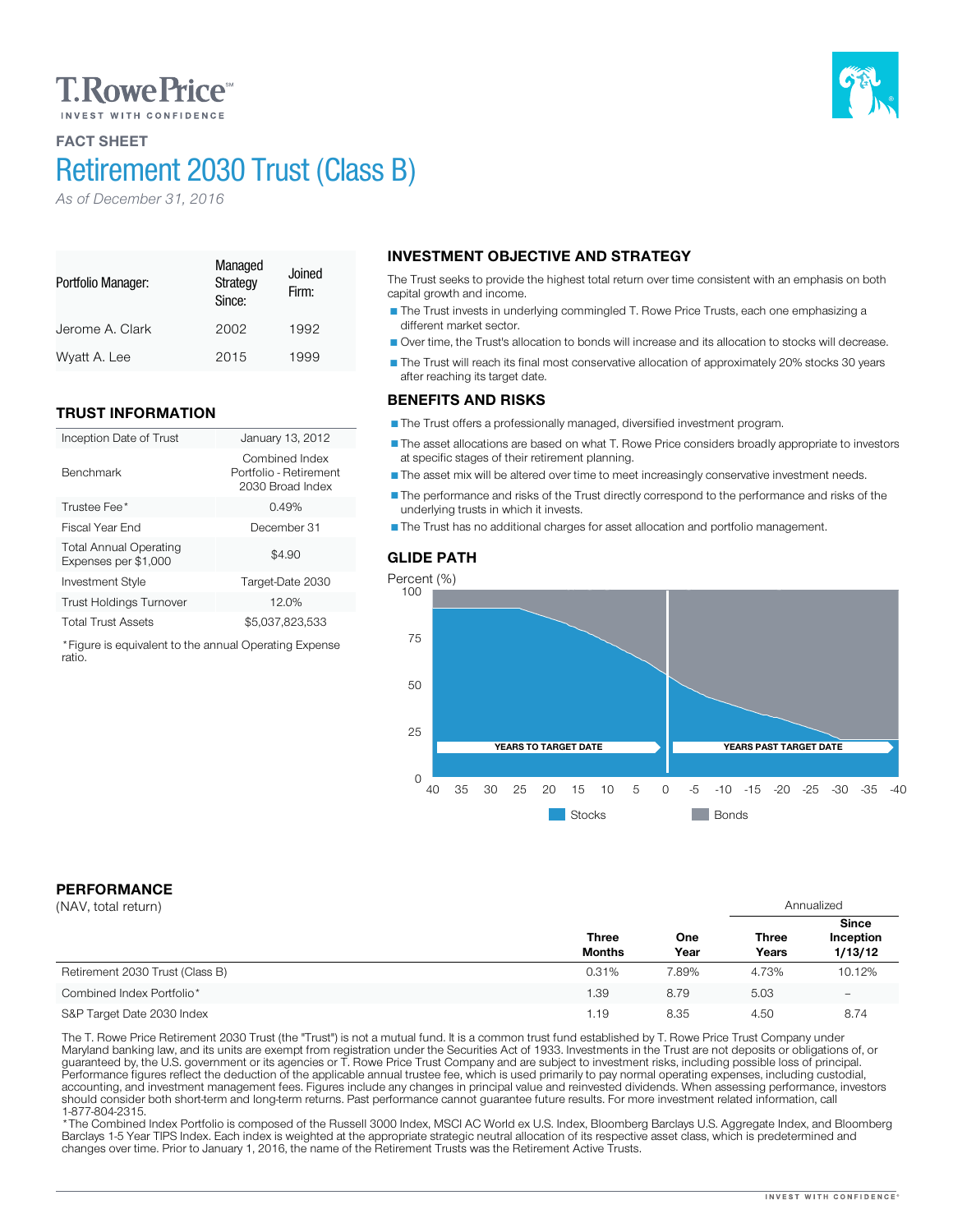## **HOLDINGS**

| <b>Equity Holdings</b>                     | % of Trust |
|--------------------------------------------|------------|
| <b>TRP Growth Stock Trust</b>              | 14.6%      |
| TRP U.S. Value Equity Trust                | 13.4       |
| <b>TRP Equity Index Trust</b>              | 13.1       |
| <b>TRP International Core Equity Trust</b> | 6.9        |
| TRP International Value Equity Trust       | 6.6        |
| TRP International Growth Equity Trust      | 6.2        |
| <b>TRP Emerging Markets Equity Trust</b>   | 3.1        |
| TRP U.S. Mid-Cap Value Equity Trust        | 3.0        |
| TRP U.S. Mid-Cap Growth Equity Trust       | 2.7        |
| TRP U.S. Small-Cap Value Equity Trust      | 2.3        |
| TRP U.S. Small-Cap Core Equity Trust       | 2.2        |
| <b>TRP Real Assets Trust</b>               | 2.0        |
| <b>TRP New Horizons Trust</b>              | 1.5        |

| <b>Fixed Income Holdings</b>                              | % of Trust |
|-----------------------------------------------------------|------------|
| <b>TRP Bond Trust I</b>                                   | 14.3%      |
| TRP U.S. High Yield Trust                                 | 23         |
| <b>TRP Emerging Markets Bond Trust</b>                    | 23         |
| <b>TRP International Bond Trust</b>                       | 1.7        |
| TRP U.S. Limited Duration Inflation<br>Focused Bond Trust | 1.5        |

## ASSET DIVERSIFICATION



### MANAGEMENT

The Retirement Trusts are managed by Jerome Clark and Wyatt Lee. The portfolio managers are responsible for the strategic design and day-to-day<br>management of the Trusts. This includes portfolio design, positioning, perform research analysts.

#### Additional Disclosures

The principal value of the Retirement Trusts is not guaranteed at any time, including at or after the target date, which is the approximate year an investor plans to retire (assumed to be age 65) and likely stop making new may not be an appropriate investment even if the investor is retiring on or near the target date. The trusts are allocated among a broad range of underlying T. Rowe<br>Price stock and bond portfolios. The allocations for the focus on supporting an income stream over a longterm postretirement withdrawal horizon. The trusts are not designed for a lump-sum redemption at the target date and do not guarantee a particular level of income. The trusts maintain a substantial allocation to equities both prior to and after the target date, which can result in greater volatility over shorter time horizons.

Source for Bloomberg Barclays index data: Bloomberg Index Services Ltd. Copyright 2017, Bloomberg Index Services Ltd. Used with permission.<br>Source for MSCI data: MSCI. MSCI makes no express or implied warranties or represe

approved, reviewed or produced by MSCI.<br>Russell Investment Group is the source and owner of the trademarks, service marks and copyrights related to the Russell Indexes. Russell® is a trademark of<br>Russell Investment Group.

Russell Investment Group. Source Group and Group", "Same Standard Group", "Standard Group", and "500" are trademarks of Standard & Poor's, and have been licensed for use by T. Rowe Price. The Trust is not sponsored, endorsed, sold or promoted by Standard & Poor's and Standard & Poor's makes no representation<br>regarding the advisability of investing in the Trust.

The information shown does not reflect any ETFs that may be held in the portfolio.<br>T. Rowe Price uses a custom structure for diversification reporting on this product.<br>Diversification exhibits may not add to 100% due to ex